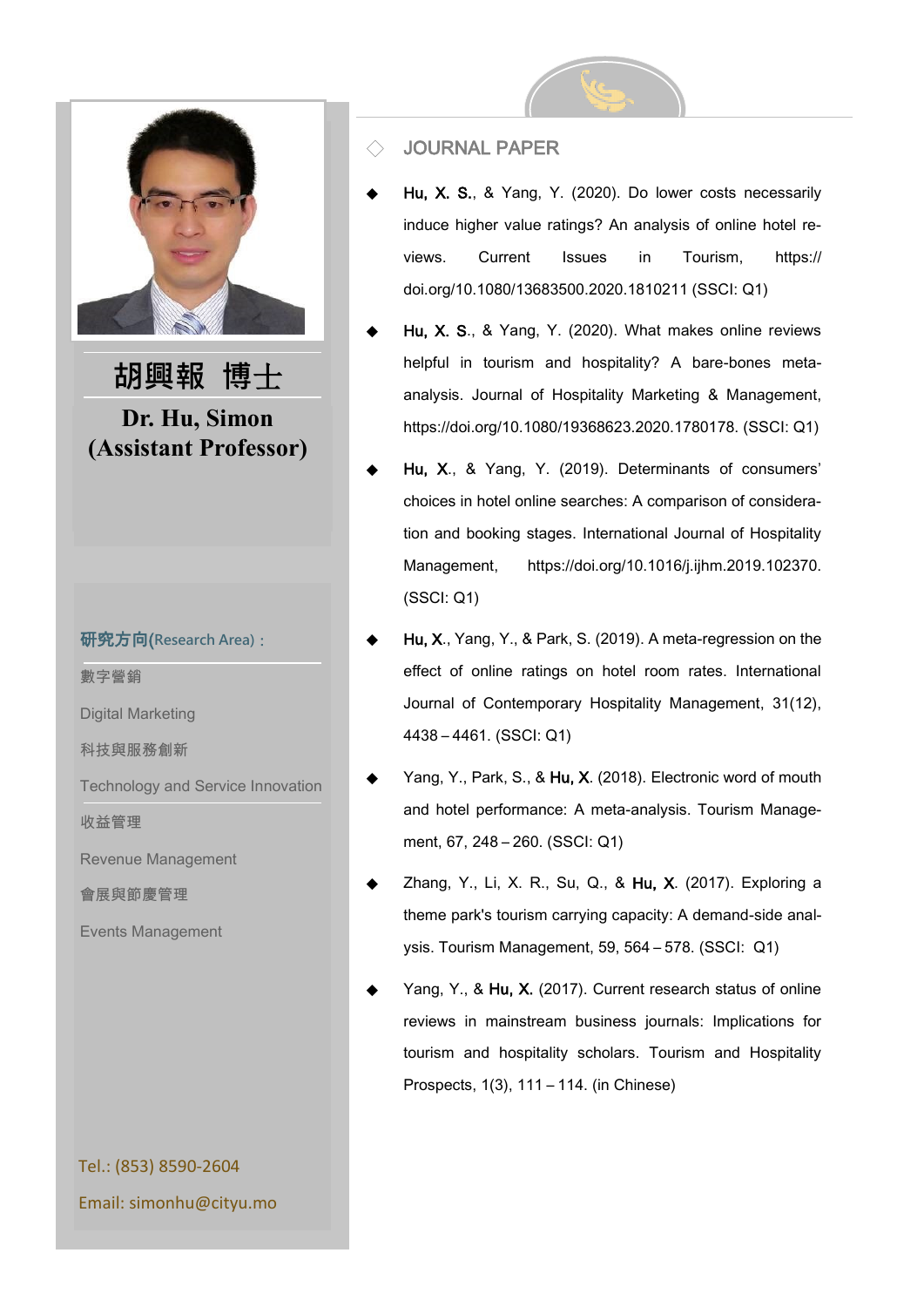

#### 研究方向(**Research Area)**:

數字營銷

Digital Marketing

科技與服務創新

Technology and Service Innovation

收益管理

Revenue Management

會展與節慶管理

Events Management

# Tel.: (853) 8590-2604 Email: simonhu@cityu.mo

- Hu, X., Su, Q., & Zhang, Y. (2012). Chinese tourists' motivations and behaviour during online information search. Tourism Tribune, 27(11), 105 – 112. (CSSCI; in Chinese)
- Zhang, Y., Su, Q., Hu, X., & Lu, S. (2012). A study on the capacity of Fantawild Adventure theme park: An application of queuing theory. Tourism Tribune, 27(1), 66 – 72. (CSSCI; in Chinese)
- Hu, X., Su, Q., & Zhang, Y. (2011). Tourists' online information search: A literature review. Tourism Tribune, 26(6), 86 – 93. (CSSCI; in Chinese)
- Hu, X., & Su, Q. (2011). Tourists' online information search in Huangshan City. Journal of Anhui Normal University (Natural Science Edition), 34(3), 282 – 287. (in Chinese)

# ◇ CONFERENCE PAPER

- Hu, X., & Yang, Y. (2019). Cheerleader effect: Is a group of dish photos on social media more attractive than individuals? Houston, TX: The 24th Annual Graduate Education and Graduate Student Research Conference in Hospitality and Tourism. (presented by Hu)
- Hu, X., & Yang, Y. (2018). Determinants of online review helpfulness in tourism and hospitality: A meta-analysis. Guangzhou, China: APacCHRIE Conference 2018. (presented by Hu)
- Hu, X., & Yang, Y. (2018). Why do customers click a hotel's link on the review sites? An understanding of factors affecting customers' consideration of a hotel. Fort Worth, TX: The 23rd Annual Graduate Education and Graduate Student Research Conference in Hospitality and Tourism. (presented by Hu)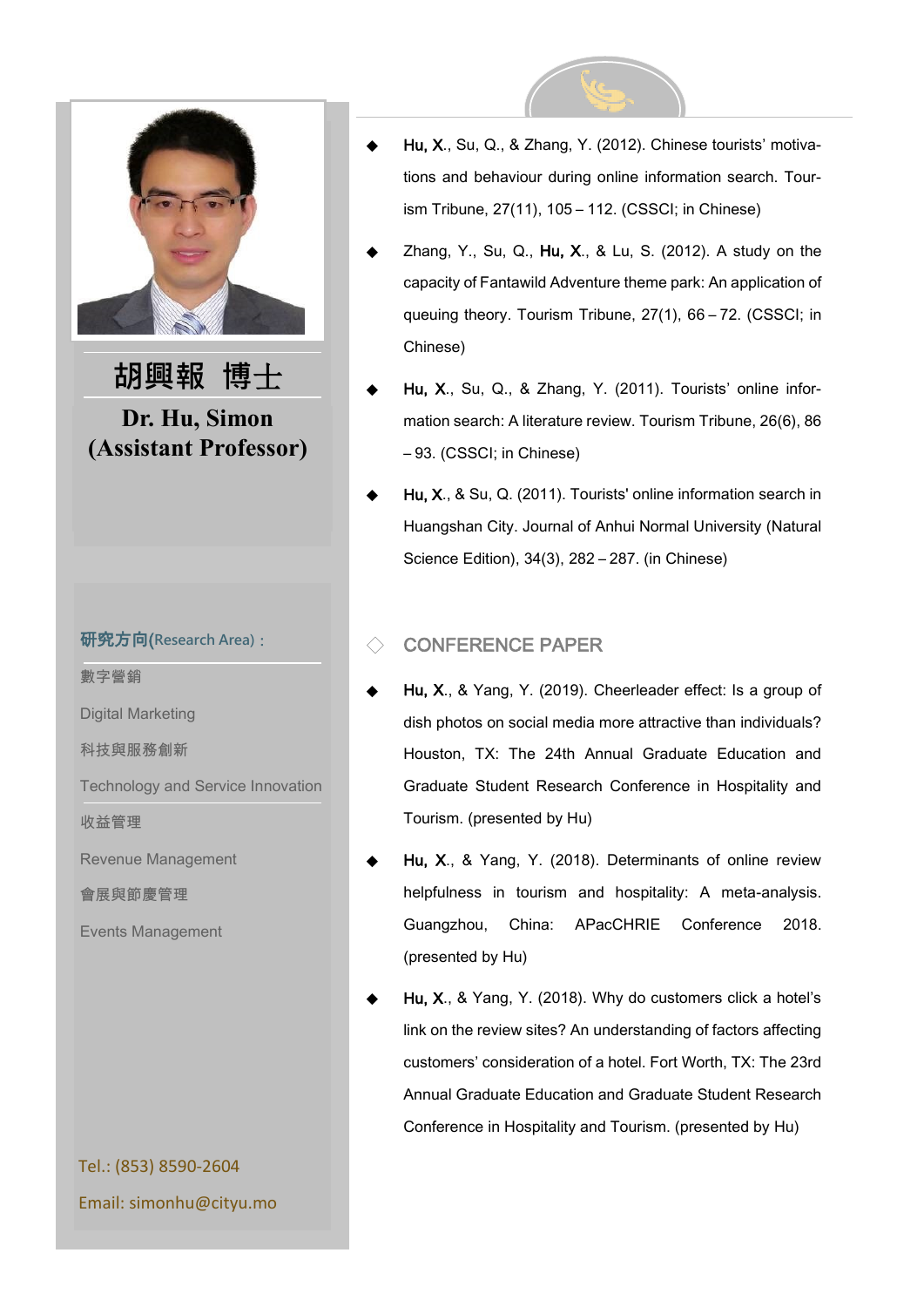

#### 研究方向(**Research Area)**:

數字營銷

Digital Marketing

科技與服務創新

Technology and Service Innovation

收益管理

Revenue Management

會展與節慶管理

Events Management

Tel.: (853) 8590-2604 Email: simonhu@cityu.mo



- Hu, X., & Yang, Y. (2016). How do benefit and cost shape perceived value of hotel stays? Insights from big data analysis. Veil, CO: TTRA 2016 Annual Conference. (presented by Hu)
- Hu, X., Zhang, Y., & Li, R. (2015). Safety and tourism destination image: A case study. Tampa, FL: The 20th Annual Graduate Education and Graduate Student Research Conference in Hospitality and Tourism. (presented by Hu)
- Zhang, Y., Su, Q., Li, R., & Hu, X. (2013). Modelling capacityrelated factors in a theme park context. Kansas City, MO: TTRA 2013 International Conference.
- Zhang, Y., Su, Q., Li, R., & Hu, X. (2013). Optimizing theme park capacity through spatial design: A case study of Wuhu Fantawild Adventure in China. Seattle, WA: The 18th Annual Graduate Education and Graduate Student Research Conference in Hospitality and Tourism.

## RESEARCH PROJECT

2018 Destination Canada, The Role of Brand Equity in the U.S. Travelers' Path to Purchase, P.I.: Dr. Robert Li, Dr. Yang Yang, Dr. Chihyung "Michael" Ok, Dr. Yingsha Zhang, and Dr. Sharon Zou Research Assistant (survey design, content analysis, and quantitative data analysis of two-wave surveys across 2018 and 2019)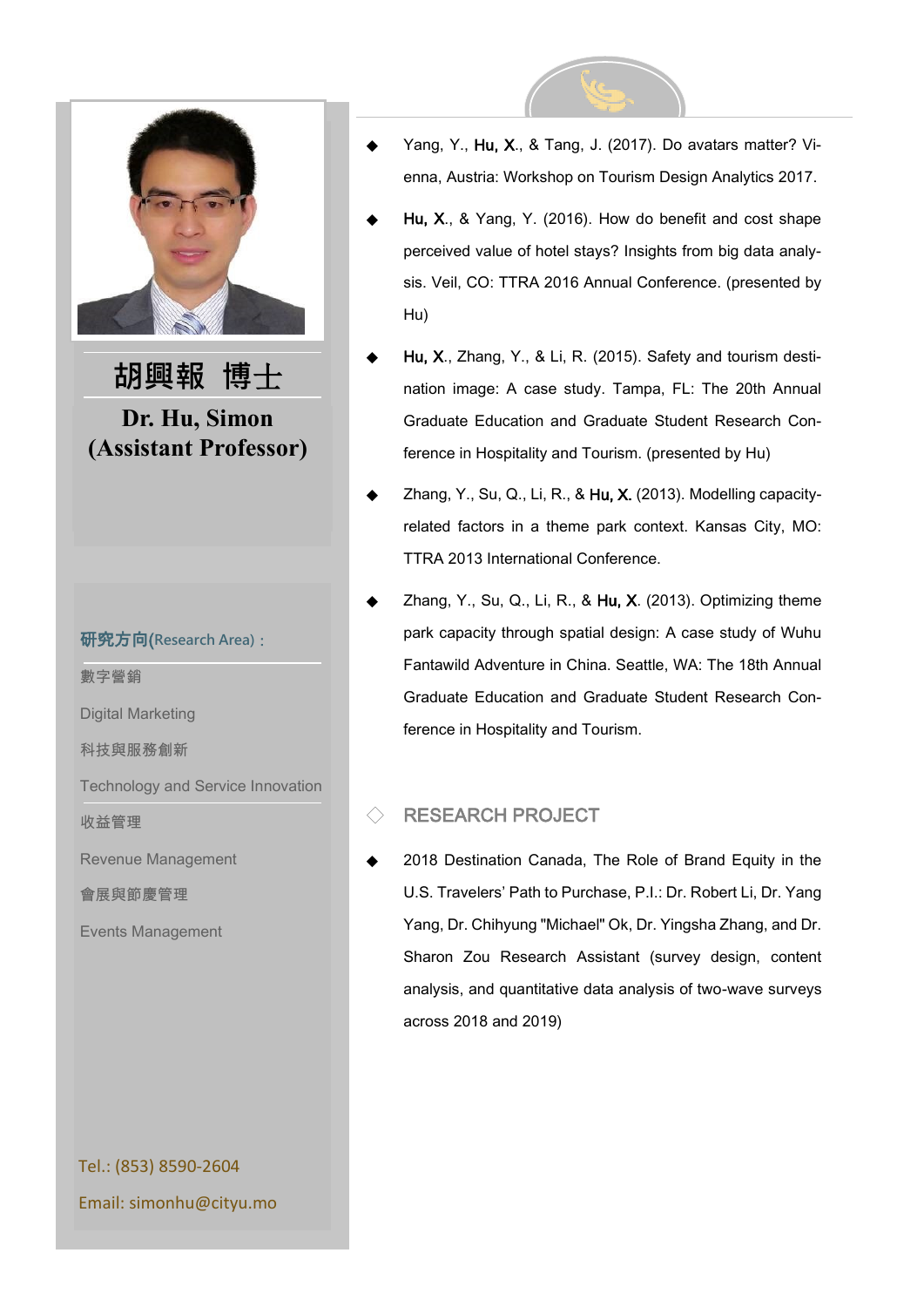

#### 研究方向(**Research Area)**:

數字營銷

Digital Marketing

科技與服務創新

Technology and Service Innovation

收益管理

Revenue Management

會展與節慶管理

Events Management

Tel.: (853) 8590-2604 Email: simonhu@cityu.mo

- 2018 16th Young Scholar Forum Fund, Fox School of Business, Temple University, Smile Big or Not? Effects of a Reviewer's Smile Intensity on Perceived Warmth, Competence of Reviewer, and Perceived Helpfulness of Online Reviews-With CO-P.I.: Dr. Yang Yang and Dr. Joydeep Srivastava
- 2017 China National Tourist Office-Los Angeles and Nankai China – U.S. Tourism Research Center, Study of American Outbound Tourists, P.I.: Dr. Robert Li and Dr. Yang Yang Research Assistant (secondary data collection and proposal writing)
- 2017 China National Tourist Office Los Angeles Taxes Levied on Tourism-related Sector in the U.S.: An Overview, P.I.: Dr. Robert Li and Dr. Yang Yang Research Assistant (secondary data collection)
- 2016 13th Young Scholar Forum Fund, Fox School of Business, Temple University, Do Avatars Matter? Investigating the Influence of Reviewers' Profile Photos on Readers' Rated Helpfulness and Purchase Intentions With Co-P.I.: Dr. Yang Yang
- 2016 China National Tourist Office-Los Angeles and Nankai China – U.S. Tourism Research Center The Development of US Restroom System, P.I.: Dr. Robert Li and Dr. Yang Yang Research Assistant (secondary data collection and report writing)
- 2015 11th Young Scholar Forum Fund, Fox School of Business, Temple University, What Factors Shape Travelers' Perceived Value of Hotels: Insights from Big Data Analysis With Co-P.I.: Dr. Yang Yang and Dr. Bo Ji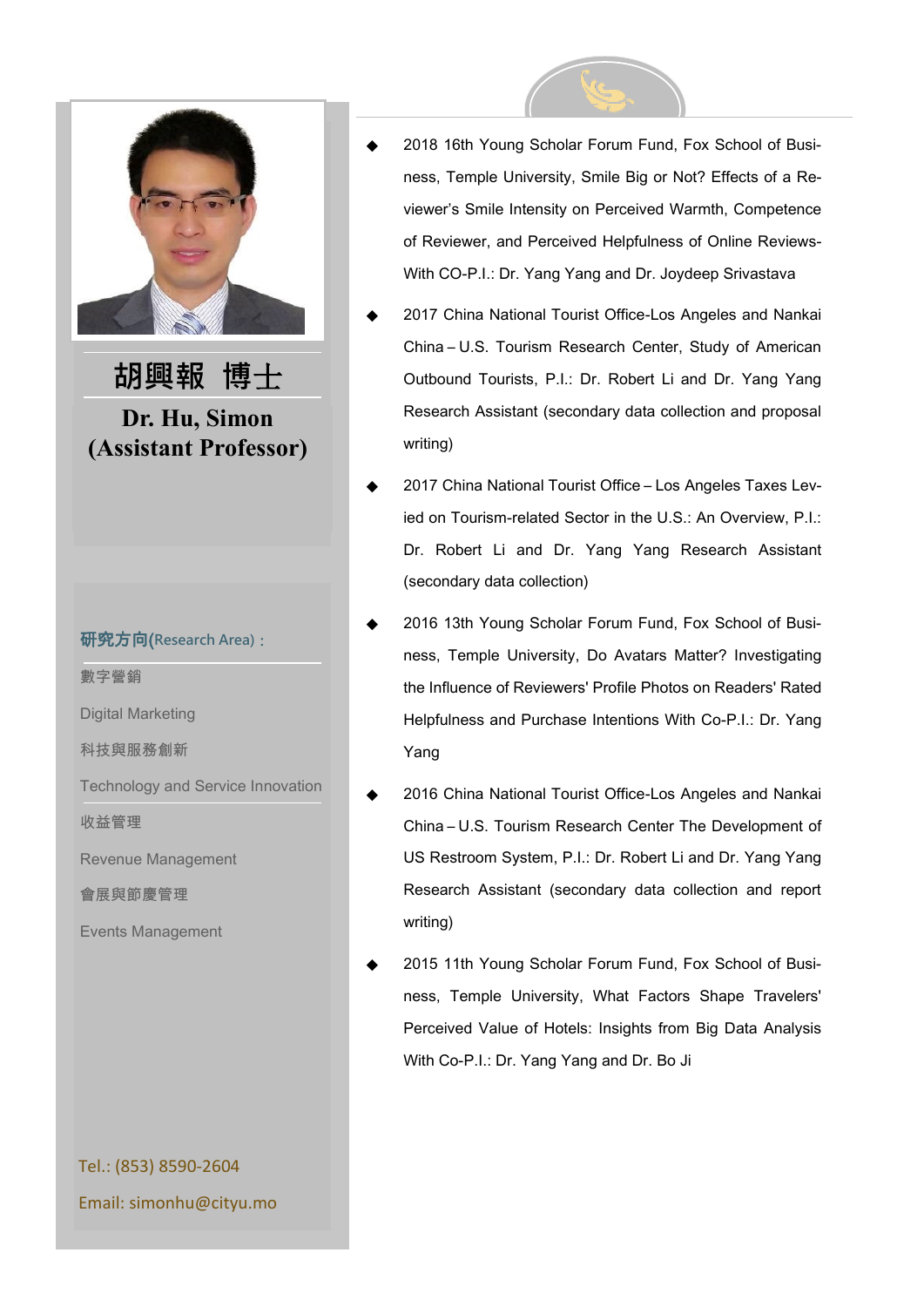

### 研究方向(**Research Area)**:

數字營銷

Digital Marketing

科技與服務創新

Technology and Service Innovation

收益管理

Revenue Management

會展與節慶管理

Events Management

June 2011 Outstanding Master Thesis, Anhui Normal Univer-

sity (6% out of all graduates)

- Mar. 2010 Excellent Director of the Graduate Association
- June 2008 Excellent Senior Thesis Award (5% out of 237 students)
- June 2008 Outstanding Undergraduate Student Award (10% out of 237 students)

# Tel.: (853) 8590-2604 Email: simonhu@cityu.mo

# **CERTIFICATE AND AWARDS**

- Tourism Big Data (earned May 2020), Beijing International Studies University
- Fox Online Teaching Certificate (earned Dec. 2019), Temple **University**
- Fundamental Text Mining (earned Dec. 2017), SAGE Campus
- PhD Teaching Academy (earned May 2017), Fox School of Business, Temple University
- Certificate of Second Level C++ Programming (earned Oct. 2006), National Education Examinations Authority & The Ministry of Education of China
- China Tour Guide (earned May 2006), The China National Tourism Administration
- July 2019 Best Poster Award, China Tourism Forum 2019 -USA
- Oct. 2017 Second place, 7th Annual PhD Program Research Competition, Temple University (Second-year Research Paper)
- Aug. 2015 Full Scholarship, Fox School of Business Administration, Temple University